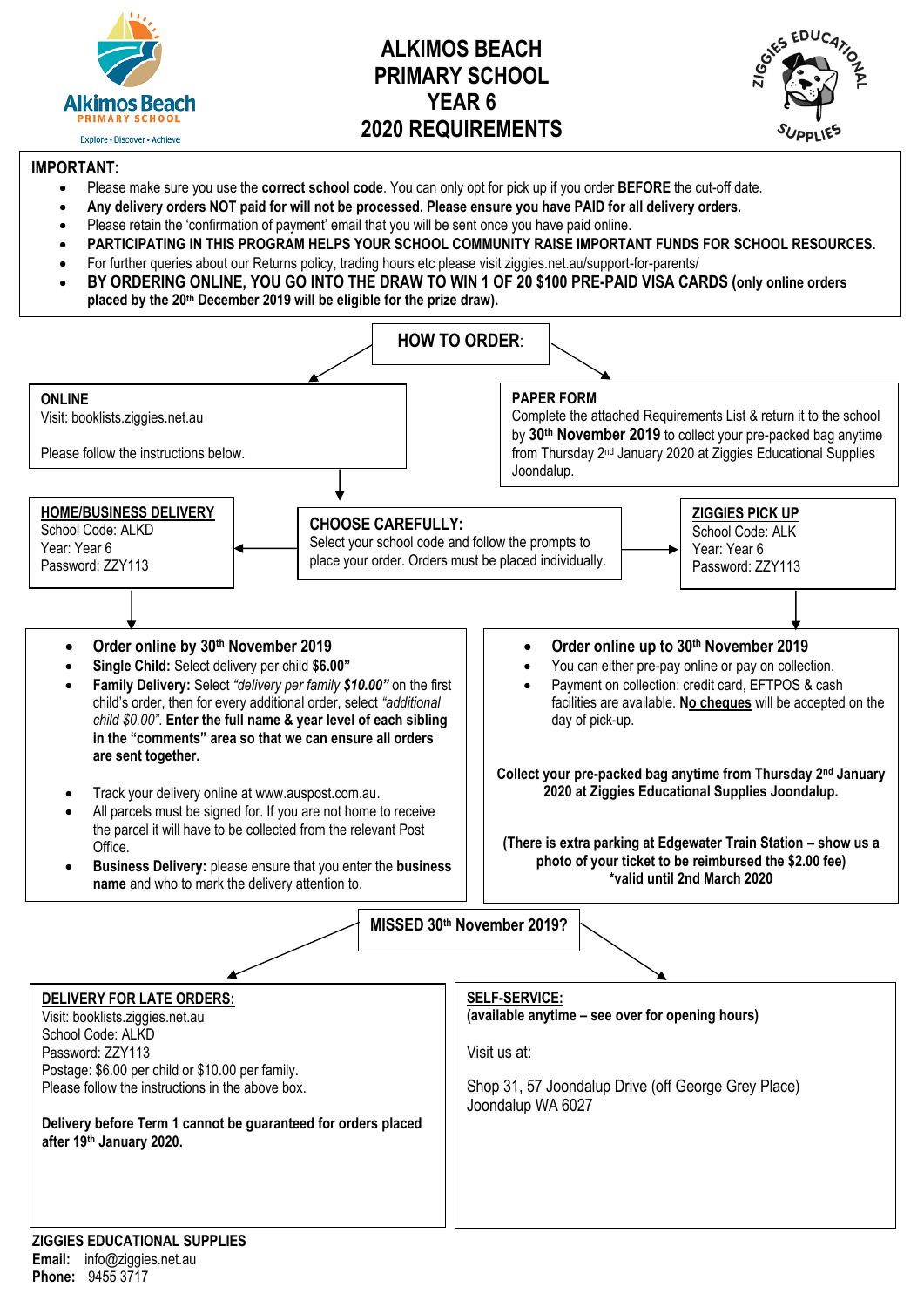# *PLEASE TEAR OFF THIS COVER PAGE TO KEEP AS A REMINDER*



*Like us on Facebook to see our latest specials and events.*



# **MISSING ITEMS:**

If you have any items missing from your pack that are not listed as being on back order, please notify us within 7 days of receiving your order by emailing info@ziggies.net.au. Any claims made after this date will not be accepted.

#### **REFUNDS:**

- Refunds will be granted for textbooks/workbooks on your Requirements List that are in **PERFECT** condition up to the **16 th February 2020 or 14 days from date of purchase** (whichever is the latter). PERFECT condition = still wrapped in packaging, no name written on, no bent corners, no book covering.
- **NO REFUNDS WILL BE ISSUED FOR DIGITAL PRODUCTS**
- **NO REFUNDS WILL BE ISSUED FOR ITEMS MARKED WITH A #, THESE ITEMS ARE FIRM SALE.**
- Ziggies will gladly refund or exchange any items deemed faulty from the manufacturer.
- **YOU MUST BRING IN YOUR RECEIPT. A REFUND WILL NOT BE GIVEN IF THE RECEIPT IS NOT PRESENTED.**

# **SELF SERVICE:**

| Mon – Fri<br>Sat                                                                                                                                       | $9:00$ am $-5:00$ pm<br>$9:00$ am $-1:00$ pm                                       | How to shop: The bin locations listed on the left hand side<br>of your requirements list correspond to the numbers on tags<br>underneath each item in store. These numbers run in            |
|--------------------------------------------------------------------------------------------------------------------------------------------------------|------------------------------------------------------------------------------------|----------------------------------------------------------------------------------------------------------------------------------------------------------------------------------------------|
| Thurs 30 <sup>th</sup> Jan<br>Fri 31 <sup>st</sup> Jan<br>Sat 1 <sup>st</sup> Feb<br>Sun 2 <sup>nd</sup> Feb                                           | $8:00am - 6:00pm$<br>$8:00am - 6:00pm$<br>$9:00$ am $-3:00$ pm<br>12:00pm - 4:00pm | numerical order.                                                                                                                                                                             |
| Mon 3rd Feb                                                                                                                                            | $8:00am - 6:00pm$                                                                  | Please note that the last two weeks of January are<br><b>EXTREMELY busy in store. We encourage you to arrange</b><br>your orders as soon as you can.                                         |
|                                                                                                                                                        |                                                                                    | om Decor & Tiles<br>aorge Grey P1<br><b>Loondalup O.</b><br>Latitude Perth                                                                                                                   |
| (There is extra parking at Edgewater Train Station – show us a photo of<br>your ticket to be reimbursed the \$2.00 fee)<br>*valid until 2nd March 2020 |                                                                                    | Joondalup Or<br>Ziggies Educational<br>Supplies                                                                                                                                              |
|                                                                                                                                                        |                                                                                    | Closed all public holidays<br>Christmas Eve (24th Dec) 9:00am-1:00pm<br>Joondalup Store<br>(Next to Latitude)<br>Shop 31, 57 Joondalup Drive<br>(off George Grey Place)<br>Joondalup WA 6027 |

# *Please cut along this line and retain this slip as a reminder*

| <b>PARENTS TO SUPPLY:</b>                                      | Collect your pre-packed bag anytime from Thursday 2 <sup>nd</sup> January 2020 at<br>Ziggies Educational Supplies Joondalup |                                               |  |  |  |
|----------------------------------------------------------------|-----------------------------------------------------------------------------------------------------------------------------|-----------------------------------------------|--|--|--|
| 1x Student Diary                                               |                                                                                                                             |                                               |  |  |  |
| 1x Waterproof Library Bag<br>(available from Concept Uniforms) | You may pay via cash, credit card or EFTPOS on the day.<br>No cheques will be accepted on collection day.<br>Surname:       |                                               |  |  |  |
| 2x Boxes of Tissues                                            |                                                                                                                             |                                               |  |  |  |
| 2x Rolls of Paper Towels                                       |                                                                                                                             |                                               |  |  |  |
| 1x Art Shirt/Smock                                             | First Name:                                                                                                                 |                                               |  |  |  |
| 1x Drink Bottle                                                |                                                                                                                             |                                               |  |  |  |
| **Please label all stationery items with your child's name**   | Total: \$                                                                                                                   | ALKIMOS BEACH PRIMARY SCHOOL<br><b>YEAR 6</b> |  |  |  |